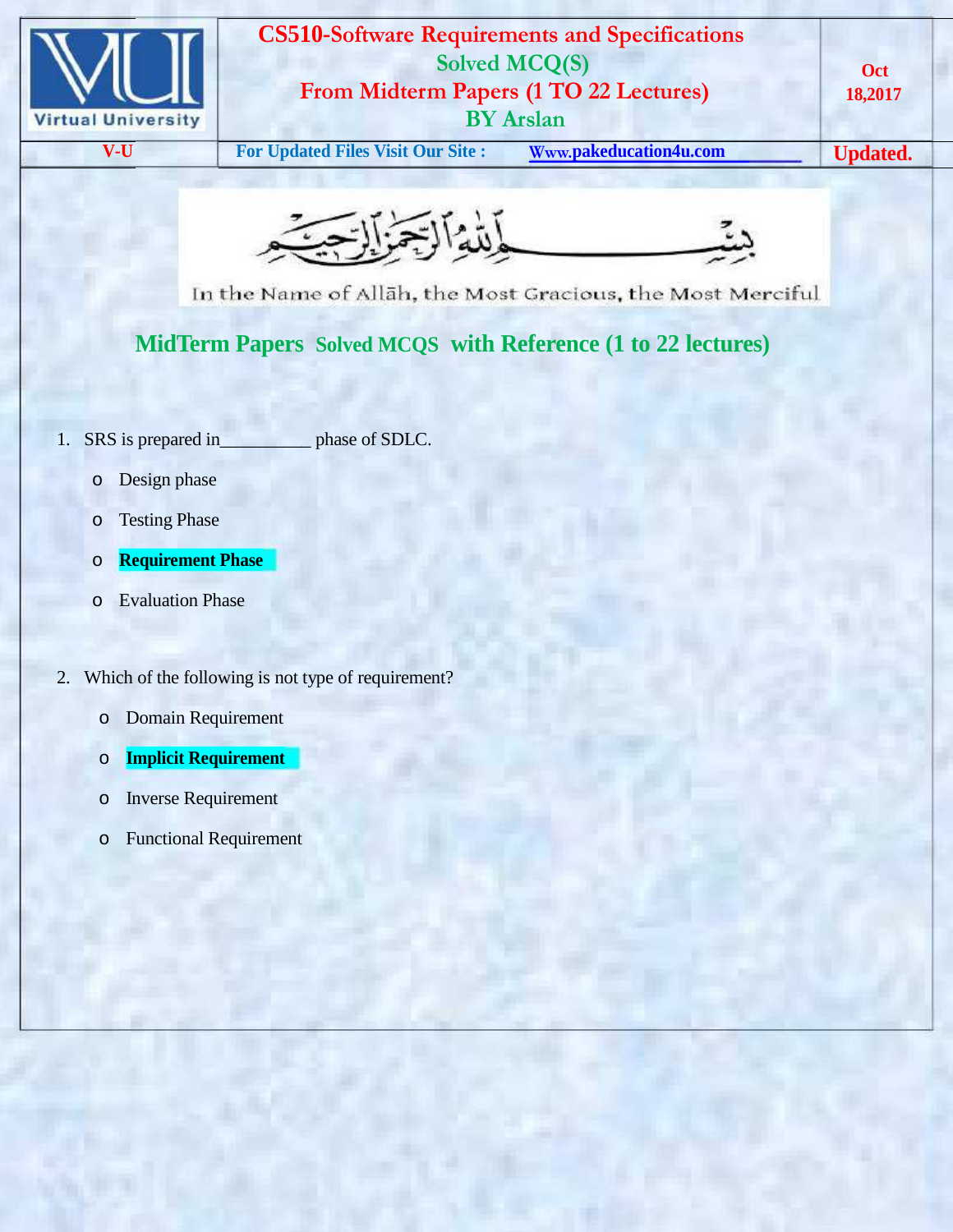- 3. A requirement is verifiable if :
	- o It can be traced backed
	- o **It can be tested**
	- o It has single meaning
	- o It is consistent
- 4. The goal of reading SRS document by the software developer is to
	- o Manage budget of project
	- o Finalize SRS
	- o **To ensure that the software fulfills the customer requirements**
	- o None of the given options
- 5. Which of following is not characteristic of a requirement?
	- o Valid
	- o Traceable
	- o **Portable**
	- o Feasible
- 6. Which of the following is NOT an example of Non-Functional requirements?
	- o System should be highly useable
	- o System should be highly available
	- o System should be easily modifiable
	- o **System should generate report twice a month**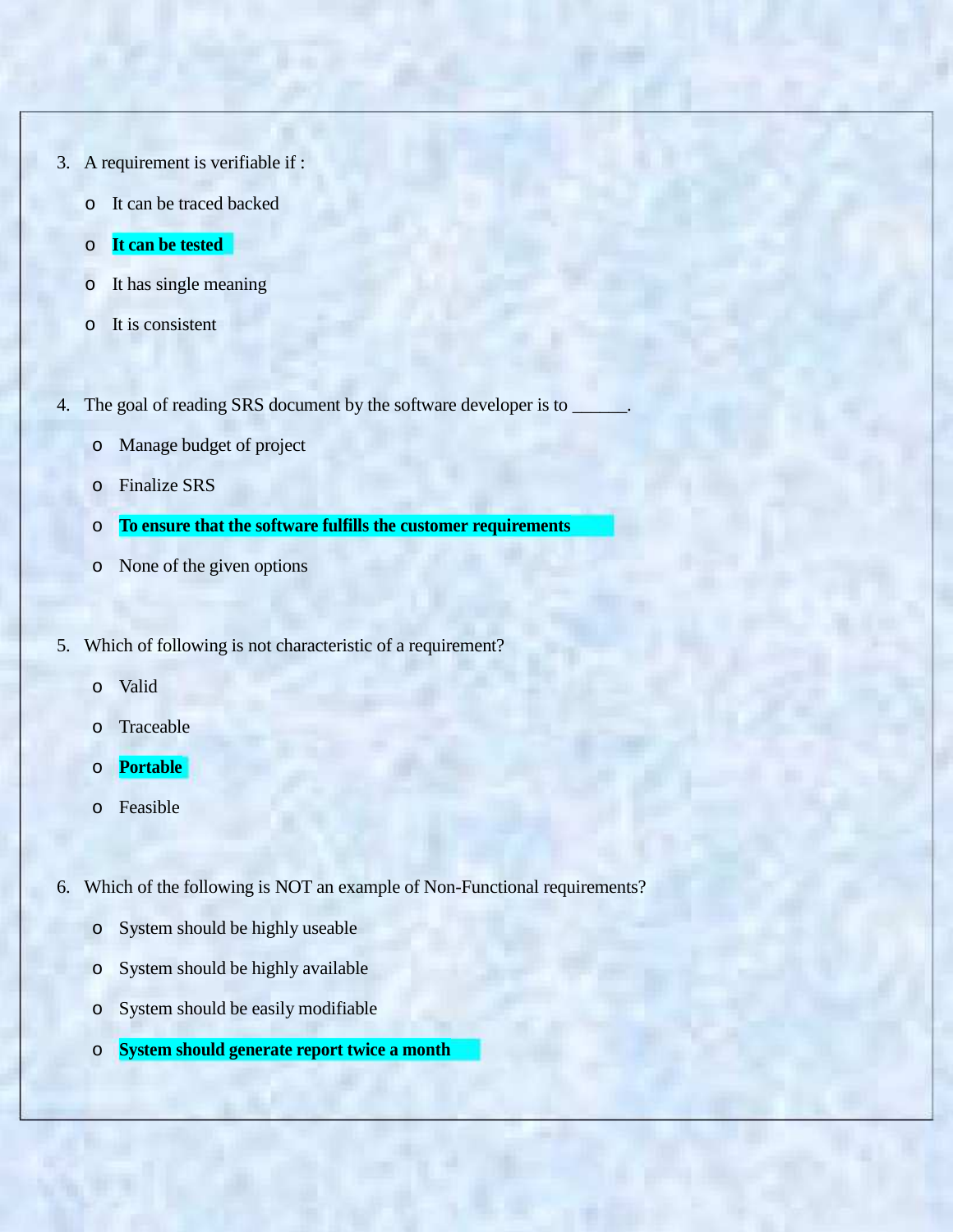- 7. A state, in State machine modeling is represented by
	- o Square
	- o Rectangle
	- o Oval
	- o **Round Cornered Rectangle**
- 8. In content of requirements elicitation techniques. "JAD" stands for:
	- o **Joint Application Development**
	- o Just Application Development
	- o Joint Application Deployment
	- o Just Application Deployment
- 9. Which of the following is NOT requirements elicitation technique?
	- o Interview
	- o Questionnaire
	- o Brainstorming
	- o **Normalization**
- 10. The techniques that collect requirements in context of the user are called:
	- o **Contextual techniques**
	- o Conventional techniques
	- o Hybrid techniques
	- o Domain techniques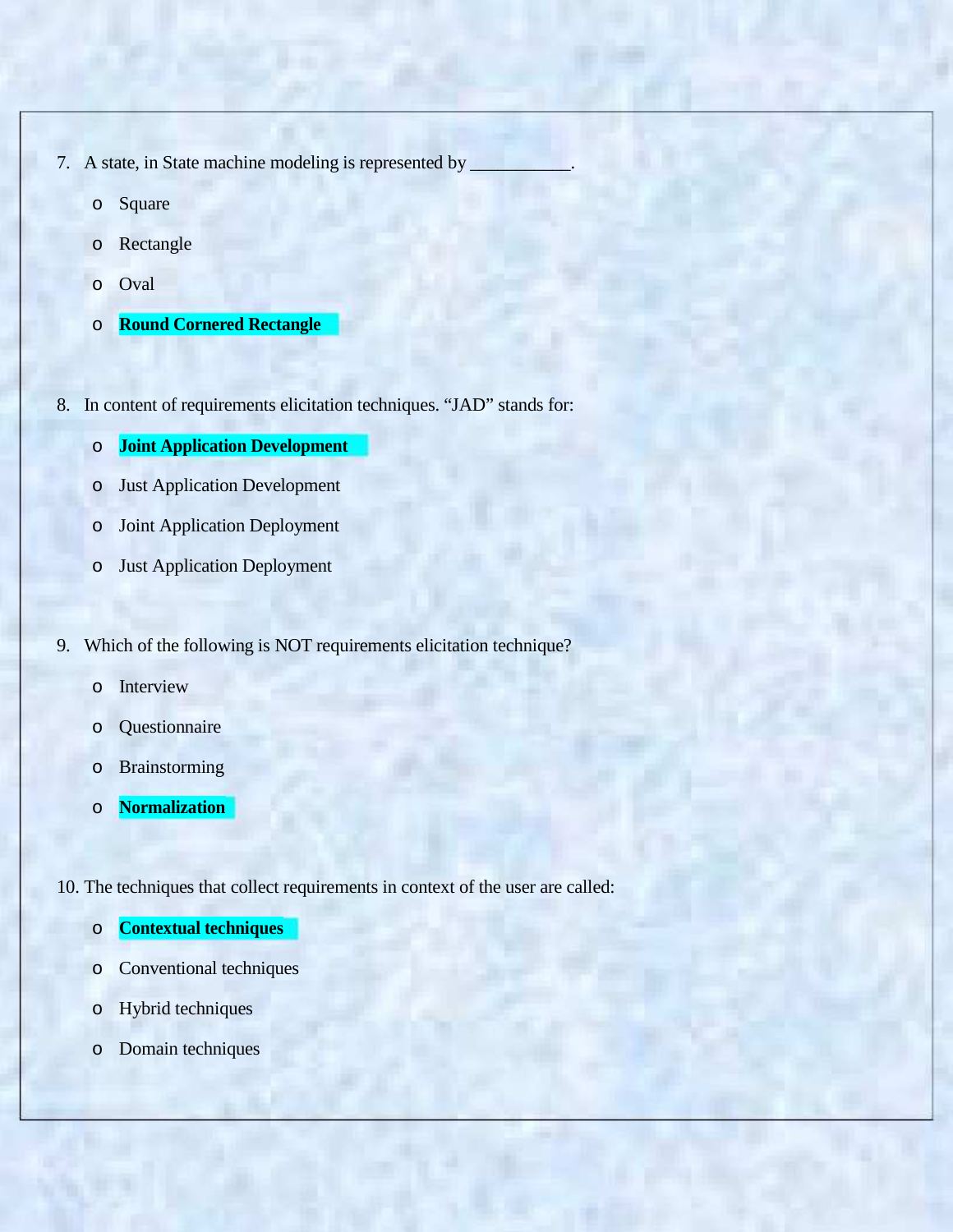11. In context of contextual elicitation techniques, another name for " Observation" is:

- o **Social analysis**
- o Domain analysis
- o System analysis
- o Dual analysis

12. Which of the following is/are NOT the "Cognitive Requirement Elicitation" technique(s)?

- o Laddering only
- o Card Sorting only
- o **Contextual Grids**
- o Both laddering and Card Sorting

13. Initial state, in state machine modeling is represented by:

- o **Black filled circle**
- o Dotted filled circle
- o Blank Circle
- o None of the given options
- 14. Nested State Diagram is a form of\_\_\_\_\_\_\_\_\_\_\_.
	- o Constrained Relationship
	- o And Relationship
	- o **Or Relationship**
	- o Exhaustive Relationship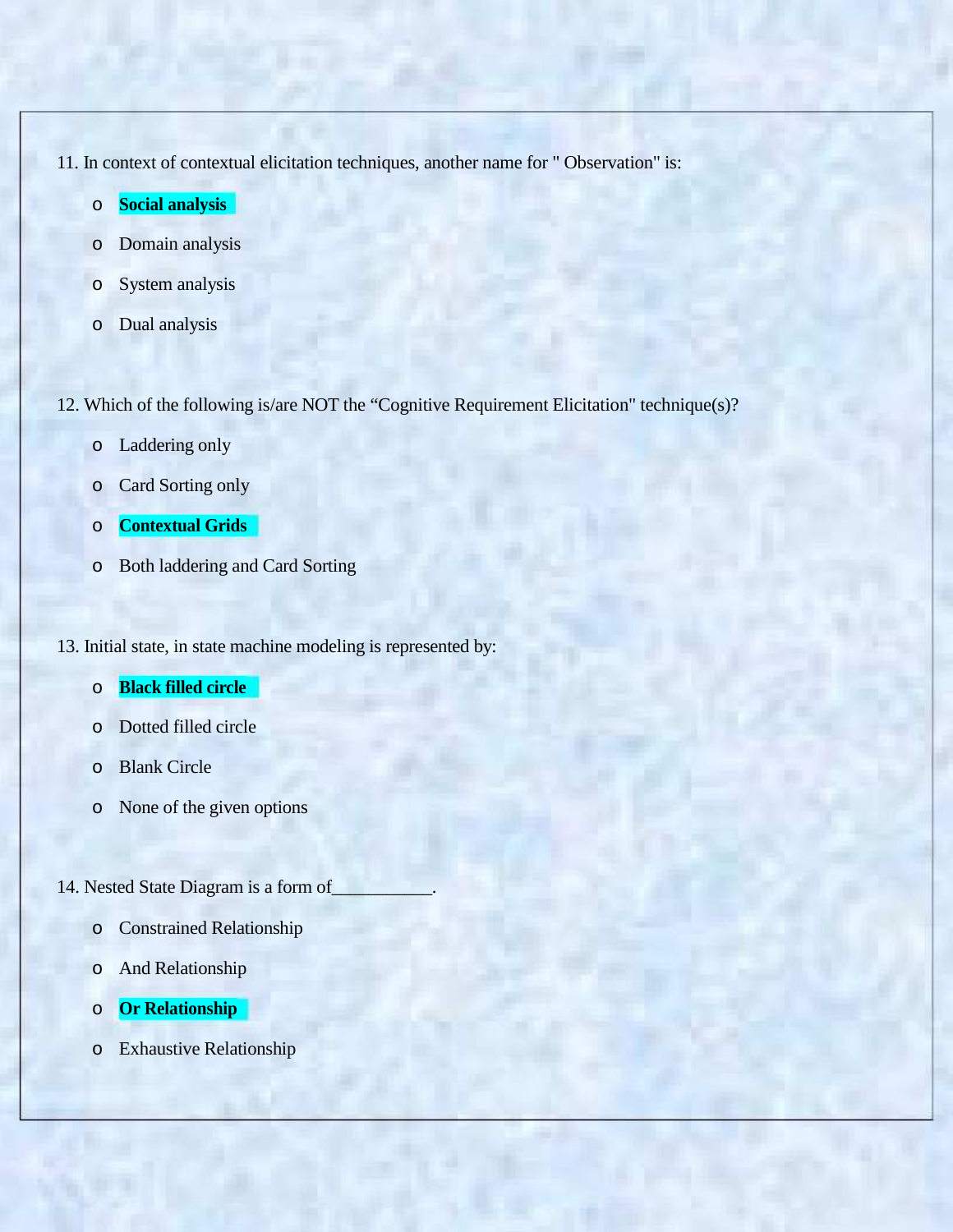- 15. Which of the following is not a proper use case name?
	- o BookOrder
	- o CancelOrder
	- o **FlightNumber**
	- o TrackOrder

16. Which of the following title/heading is NOT part of Detailed Use Case (Narrative form)?

- o Actors
- o Priority
- o **Outcome**
- o Pre-Condition

17. In use case diagram, the relationship between actor and usecase is called:

- o **Association**
- o Union
- o Interaction
- o Intersection

18. Which of the following does not include flow of information or decision?

- o Activity Diagram
- o Sequence Diagram
- o Use case Diagram
- o **State machine**